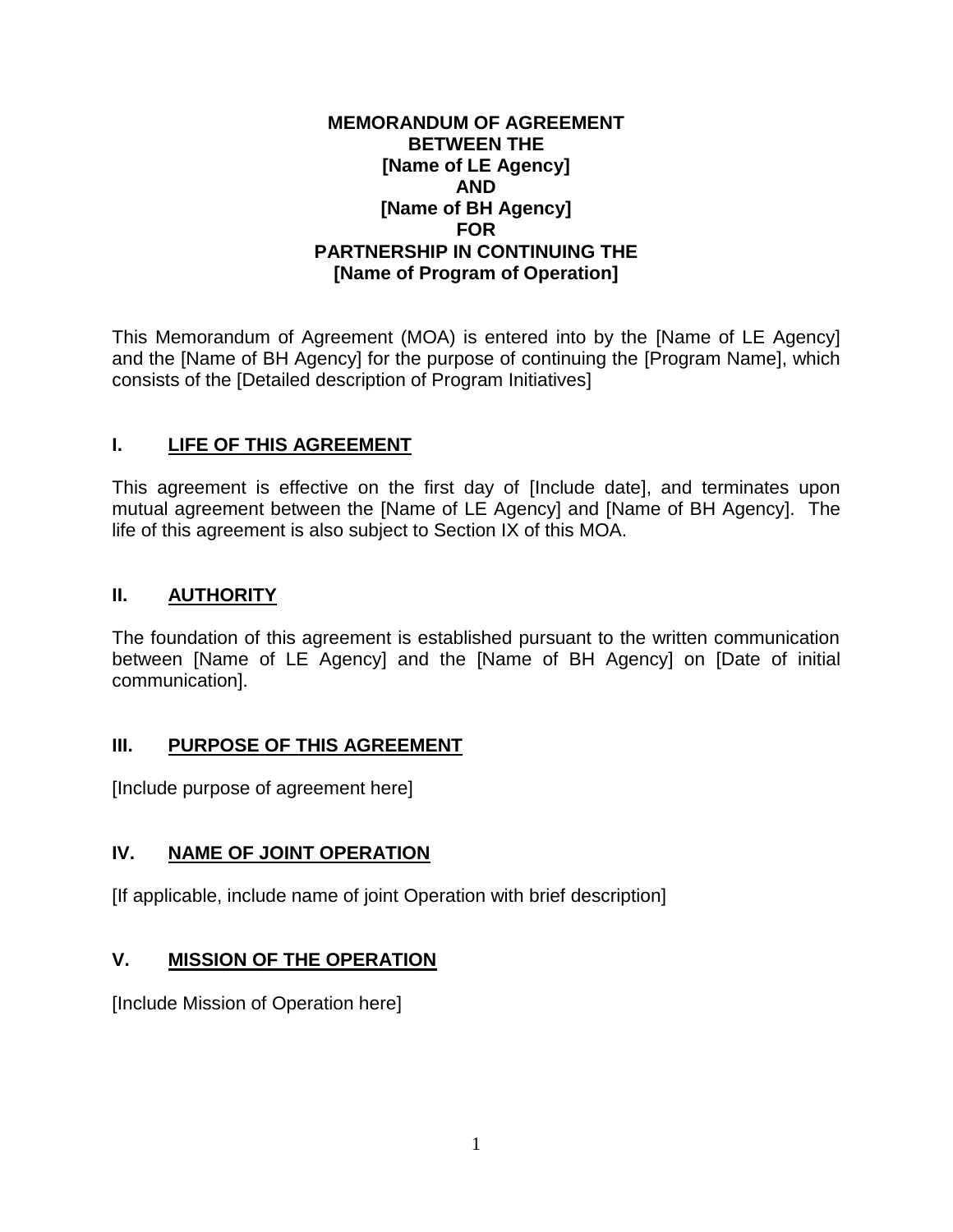### **VI. MANAGEMENT OF OPERATION**

Executive [Name of LE Agency] management responsibility over the [Name of Operation] shall remain with the Program Coordinator assigned to [Name of Division/ Unit]. Functional [Name of LE Agency] management responsibility shall remain with the Captain assigned to [Name of Unit / Division]. Line management responsibility over the [Name of Operation] shall remain with the [Name of LE Agency] Mental Illness Project Coordinator assigned to the [Name of Operation/Division/Unit].

Executive [Name of BH Agency] management responsibility over the [Name of BH Agency] personnel assigned to the [Name of Operation] shall remain with the [Title of BH Agency Personnel] in the [Name of BH Agency]. Functional [Name of BH Agency] management responsibility shall remain with the [Title of BH Agency Personnel] at the [Name of BH Agency]. Line management responsibility over [Name of BH Agency] personnel assigned to [Name of Operation] shall remain with the [Name of BH Agency] [Title of BH Agency Personnel], assigned to the [Name of Operation].

The [Name of LE Agency] shall recognize the [Title of BH Agency Personnel] from the [Name of BH Agency] and the [Title of LE Agency Personnel] of [Name of Agency] staff officer equivalents. The [Name of LE Agency] shall recognize the Title of LE Agency Personnel] as [Name of Agency] as a LAPD command officer equivalent.

# **VII. CONDITIONS AND PROCEDURES**

### **A. DEPLOYMENT OF PERSONNEL BY [Name of LE Agency]**

[Insert detailed information on deployment of personnel from LE Agency]

### **B. DEPLOYMENT OF PERSONNEL BY [Name of BH Agency]**

[Insert detailed information on deployment of personnel from BH Agency]

### **C. OFFICE SPACE, TRANSPORTATION, EQUIPMENT AND SUPPLIES**

[If Applicable, insert information regarding [Name of LE Agency] provision of office space, transportation, equipment use, and supplies for [Name of BH Agency] personnel.

# **D. ACCESS TO POLICE FACILITIES**

[If Applicable, insert information on access to [Name of Agency] facilities by [Name of BH Agency] personnel.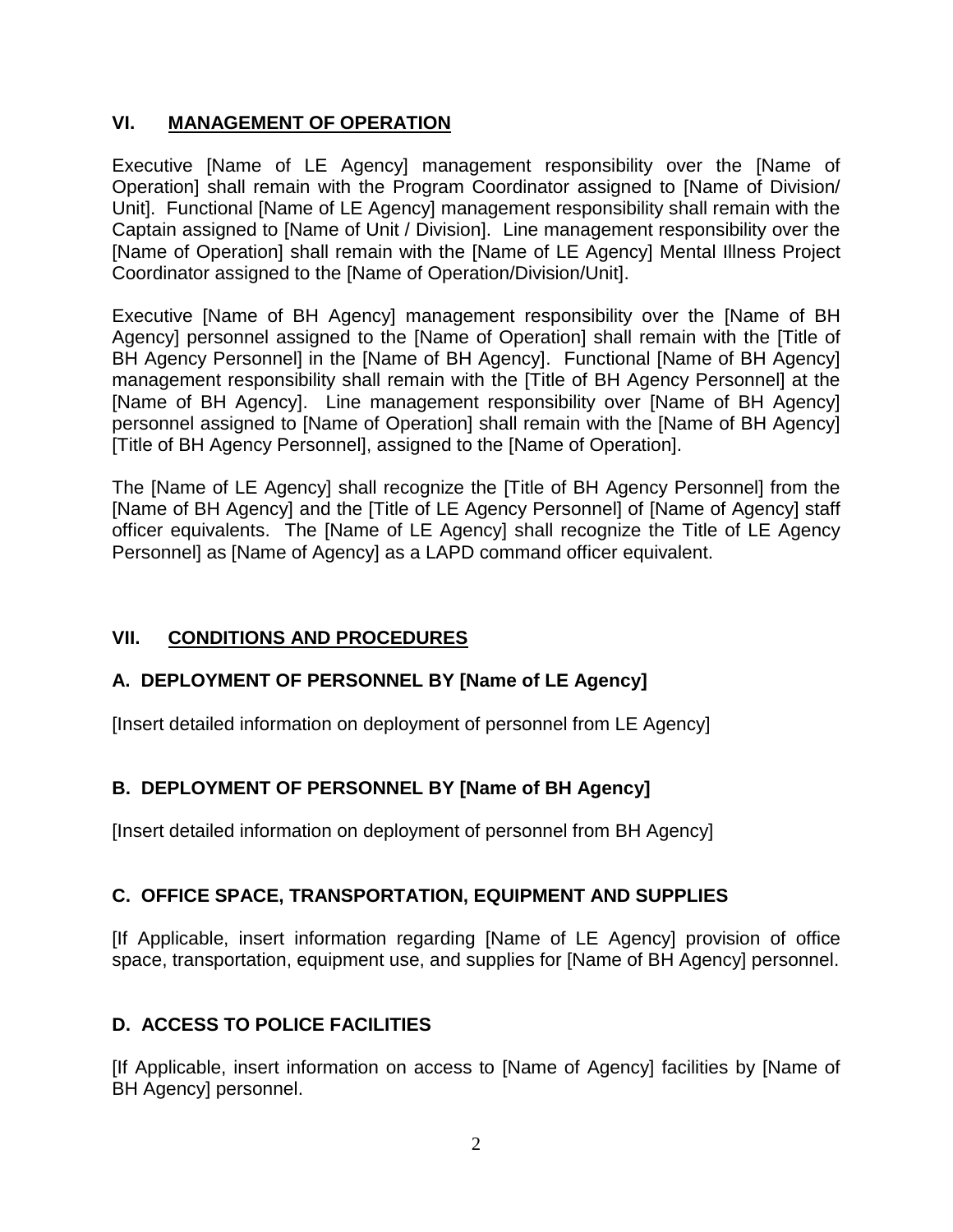#### **E. CONFIDENTIALITY AND SHARING OF INFORMATION**

All personnel assigned to the [Name of Operation] shall be knowledgeable and abide with the provisions of the law pertaining to confidentiality of information related to a client's mental history and other medical records, and shall be in HIPPA (Health Information Privacy Protection Act) compliance both in areas of privacy and security of protected health information.

The mental health history of a client is accessed only by [Name of BH Agency] clinicians and is made available to police only during critical indents. The clinicians may disclose appropriate and relevant information and any other protected mental health information to other specialized units within [Name of LE Agency] in the following circumstances:

- In response to a court order, warrant, subpoena, summons or process issued by a court.
- If the clinician believes that the client presents a serious present or imminent danger of violence to self or another person.

### **F. RESPONSIBILITY FOR DISPATCHING SMART OR CAMP**

The [Name of LE Agency] [Name of Program] management will serve as the primary authority for generating work, and in dispatching program team when requests are made for their services. The [Name of Agency] management will prioritize all calls for service and dispatch accordingly. The [Name of BH Agency] agrees not to direct or redirect [Name of BH Agency] personnel to perform duties not identified by the [Name of LE Agency] management. The [Name of BH Agency] will permit the [Name of Operation] to function within the confines of the [Name of LE Agency] structure and mission.

### **G. OFF-HOUR MANAGEMENT OF MENTAL ILLNESS RESPONSE CALLS**

[If applicable, insert information regarding off-hour management of mental illness response calls]

### **H. UNUSUAL OCCURRENCES AND TACTICAL MOBILIZATIONS**

[If applicable, insert information regarding unusual occurrences and tactical mobilizations